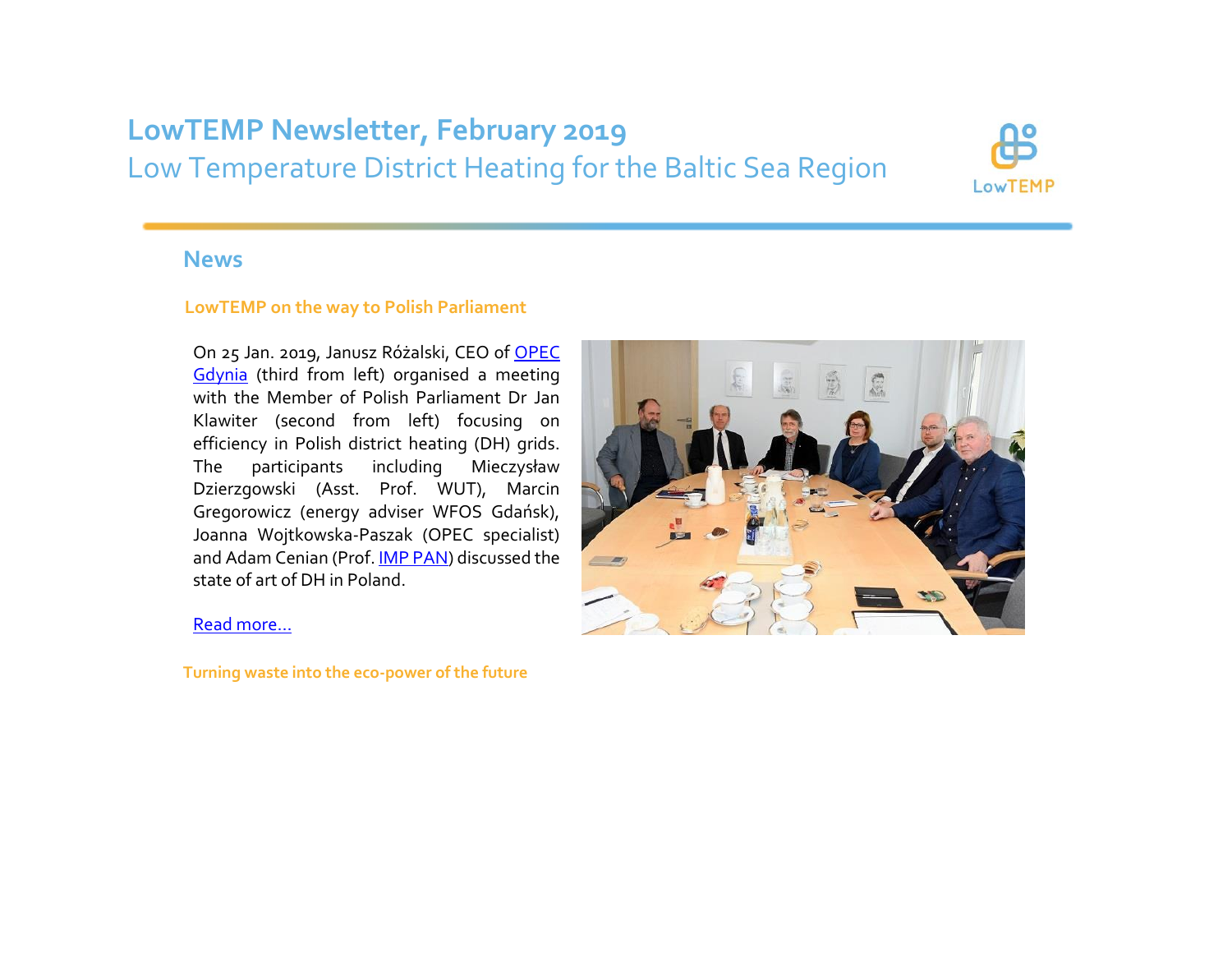The Hamburg Waste Management Utility is currently working on the development of a unique resource and energy center [\(Zentrum für](https://www.hamburg.de/altona/klimaschutz-projekte-altona/10288274/zentrum-fuer-ressourcen-und-energie/)  [Ressourcen und Energie, ZRE\)](https://www.hamburg.de/altona/klimaschutz-projekte-altona/10288274/zentrum-fuer-ressourcen-und-energie/) in Hamburg-Stellingen. ZRE will have a significant impact on the district heating network with its climateneutral heat production and will therefore contribute to climate mitigation and resource protection in Hamburg.



#### [Read more…](http://www.lowtemp.eu/uncategorized/turning-waste-into-the-eco-power-of-the-future/)

#### **First season with low temperature district heating system** – **pilot project in Beļava**

19 October 2018 was the start for 2018/2019 central heating season in Belava village and also the first pilot trial for new, recently installed low temperature district heating (LTDH) systems. For the two insulated buildings in Belava village, low temperature heating is provided with supply and return temperatures of 55°/ 25°C in the inner heating circle of the buildings. The inhabitants of Gulbene Municipality and local council members have shown great interest in this LTDH pilot project.

#### [Read more…](http://www.lowtemp.eu/examples/first-season-with-low-temperature-district-heating-system-pilot-project-in-belava/)

**Smart energy systems: Overview of low temperature district heating in Latvia**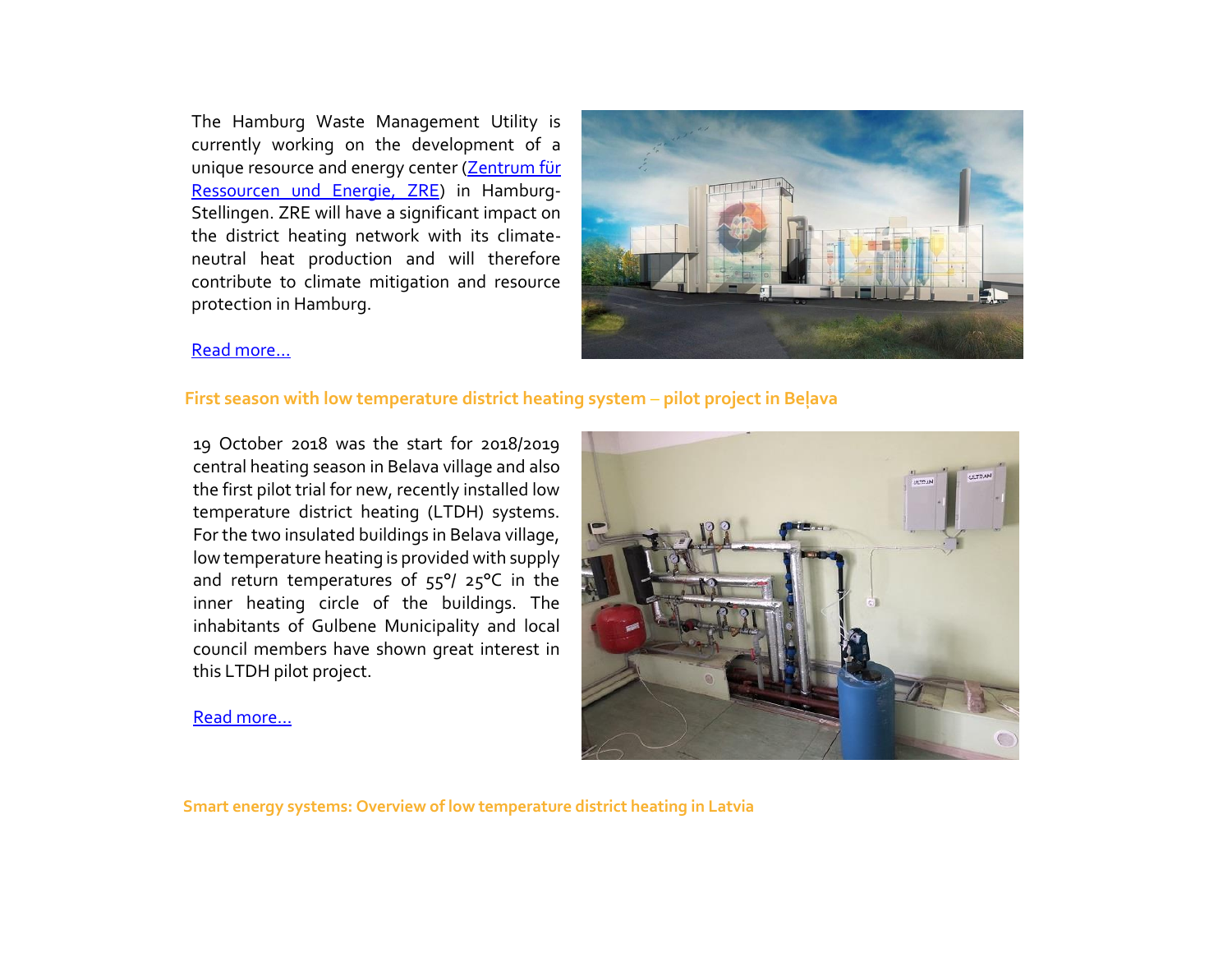Vidzeme region has one of the biggest heat losses in the district heating networks in Latvia. This indicates the need to modernise existing district heating systems. Low temperature district heating grids are characterised by low grid losses (by decreasing the supply temperature below 70°C), the use of renewable heat (from solar, geothermal, waste and biomass sources) and integration with cooling network and smart energy systems.

LowTEMP project partner Riga Technical [University \(RTU\),](http://www.lowtemp.eu/partners/riga-technical-university/) [Gulbene Municipality](http://www.lowtemp.eu/partners/gulbene-municipality/) and [Vidzeme Planning Region](http://www.lowtemp.eu/partners/vidzeme-planning-region/) are jointly working towards the promotion of future-oriented heating supply with a number initiatives.



#### [Read more…](http://www.lowtemp.eu/news/smart-energy-systems-low-temperature-district-heating-in-latvia/)

**Outside temperatures drop** – **good occasion to visit German best practice projects in sustainable heating supply**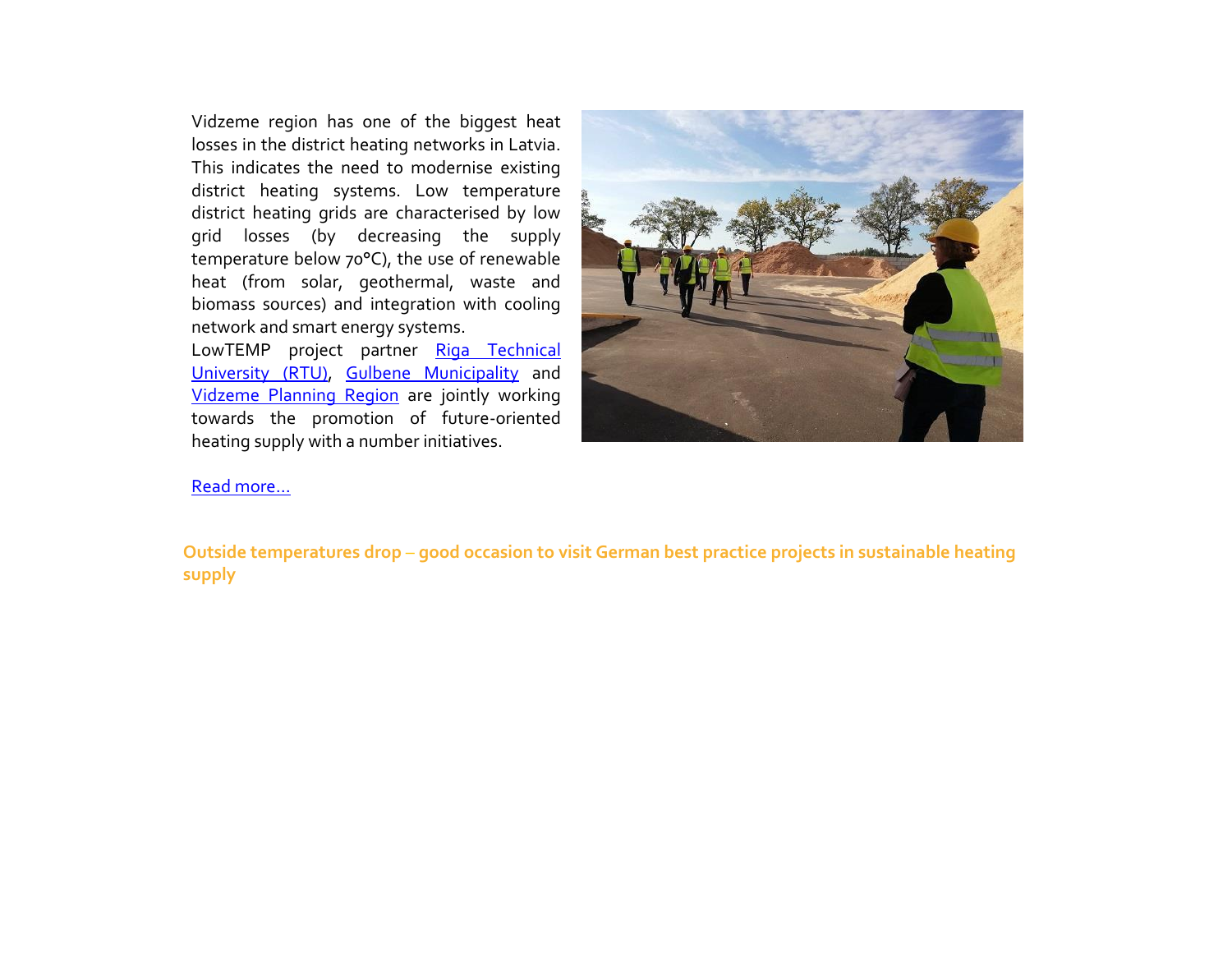In mid-January, the LowTEMP project organised for the third time a study visit for project partners and interested stakeholders from partner countries. Visits and lectures on exemplary and sustainable district heating supply projects in Berlin and Brandenburg have been on the agenda. The [atene KOM GmbH](https://atenekom.eu/project/lowtemp/) being responsible of project management as well as communication and finance management in LowTEMP, organised the twodays event together with the partners [Brandenburg University of Technology \(BTU\)](http://www.lowtemp.eu/partners/brandenburg-university-technology-cottbus-senftenberg/)  [Cottbus-Senftenberg](http://www.lowtemp.eu/partners/brandenburg-university-technology-cottbus-senftenberg/) and th[e Centre for](http://www.lowtemp.eu/partners/centre-energy-construction-architecture-environment/)  Energy, [Construction, Architecture and](http://www.lowtemp.eu/partners/centre-energy-construction-architecture-environment/)  [Environment \(ZEBAU\).](http://www.lowtemp.eu/partners/centre-energy-construction-architecture-environment/)



#### [Read more...](http://www.lowtemp.eu/events/outside-temperatures-drop-good-occasion-to-visit-german-best-practice-projects-in-sustainable-heating-supply/)

**The city of Hamburg is rebuying and transforming its district heating system**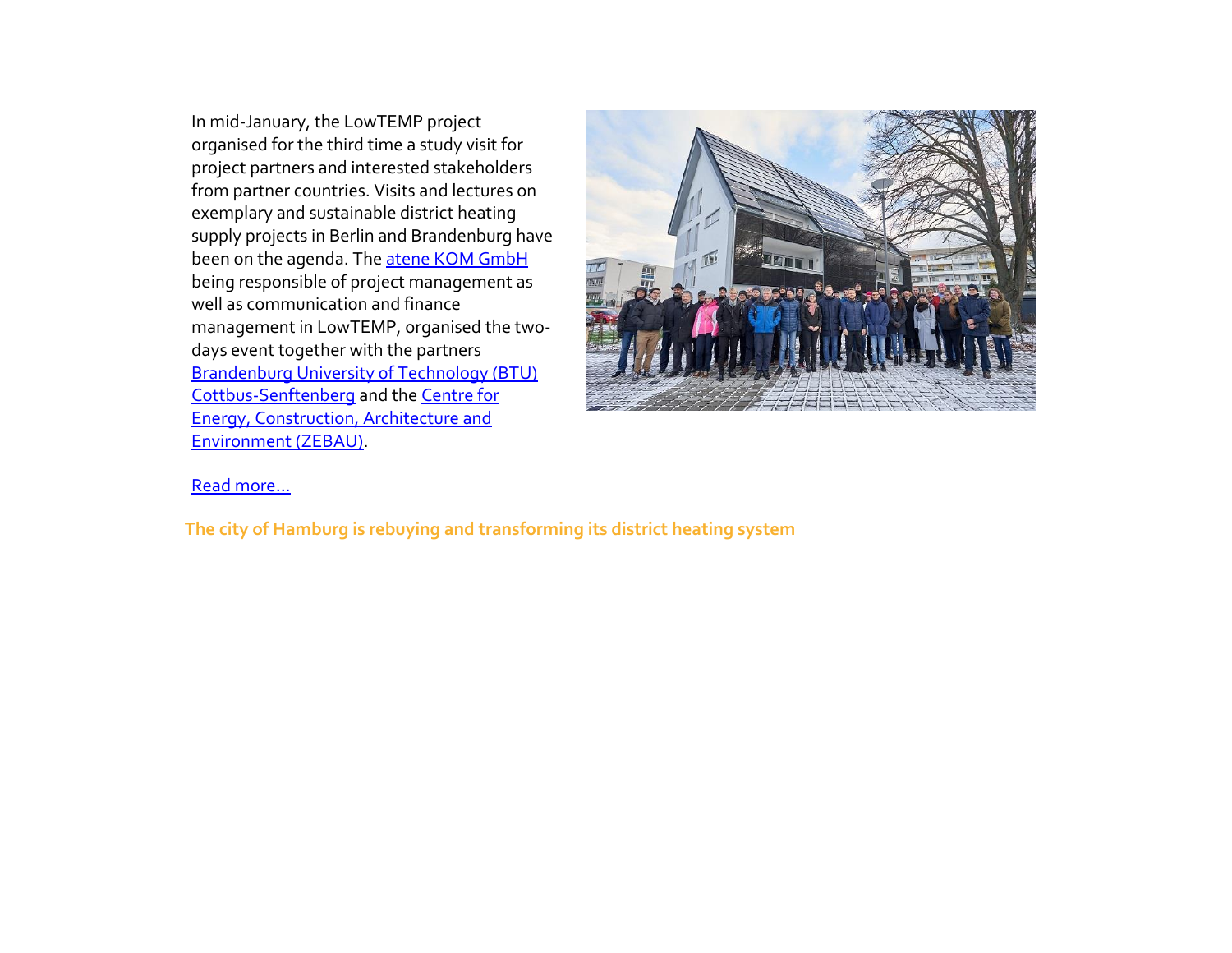The city of Hamburg has decided to buy its district heating system back from the energy company Vattenfall. After the privatisation of all energy grids at the beginning of the century, a public referendum affected by the discussion about coal-fired power plants, now forced the Senate of Hamburg to implement this transaction. With this change of ownership, the transition of the district heating systems from mainly coal-fired sources to renewable sources might become easier.



#### [Read more…](http://www.lowtemp.eu/uncategorized/the-city-of-hamburg-is-rebuying-and-transforming-its-district-heating-system/)

#### **RELaTED: a flexible approach to the deployment and conversion of DH networks to low temperature**

LowTEMP's sister project [RELaTED](http://www.relatedproject.eu/) – [REnewable Low TEmperature District](http://www.relatedproject.eu/) is funded under Horizon 2020. RELaTED deploys a decentralised, Ultra-Low Temperature (ULT) district heating (DH) network concept, which allows for the incorporation of low-grade heat sources with minimal constraints, larger shares of renewable energy sources and distributed heat sources. Like LowTEMP, RELaTED aims to lower the temperature of DH supply in order to reduce heat losses and increase the performance of heat production systems. The RELaTED concept is demonstrated in 4 selected locations: Vinge (DK), Tartu (EE), Belgrade (SR) and Iurreta (ES).

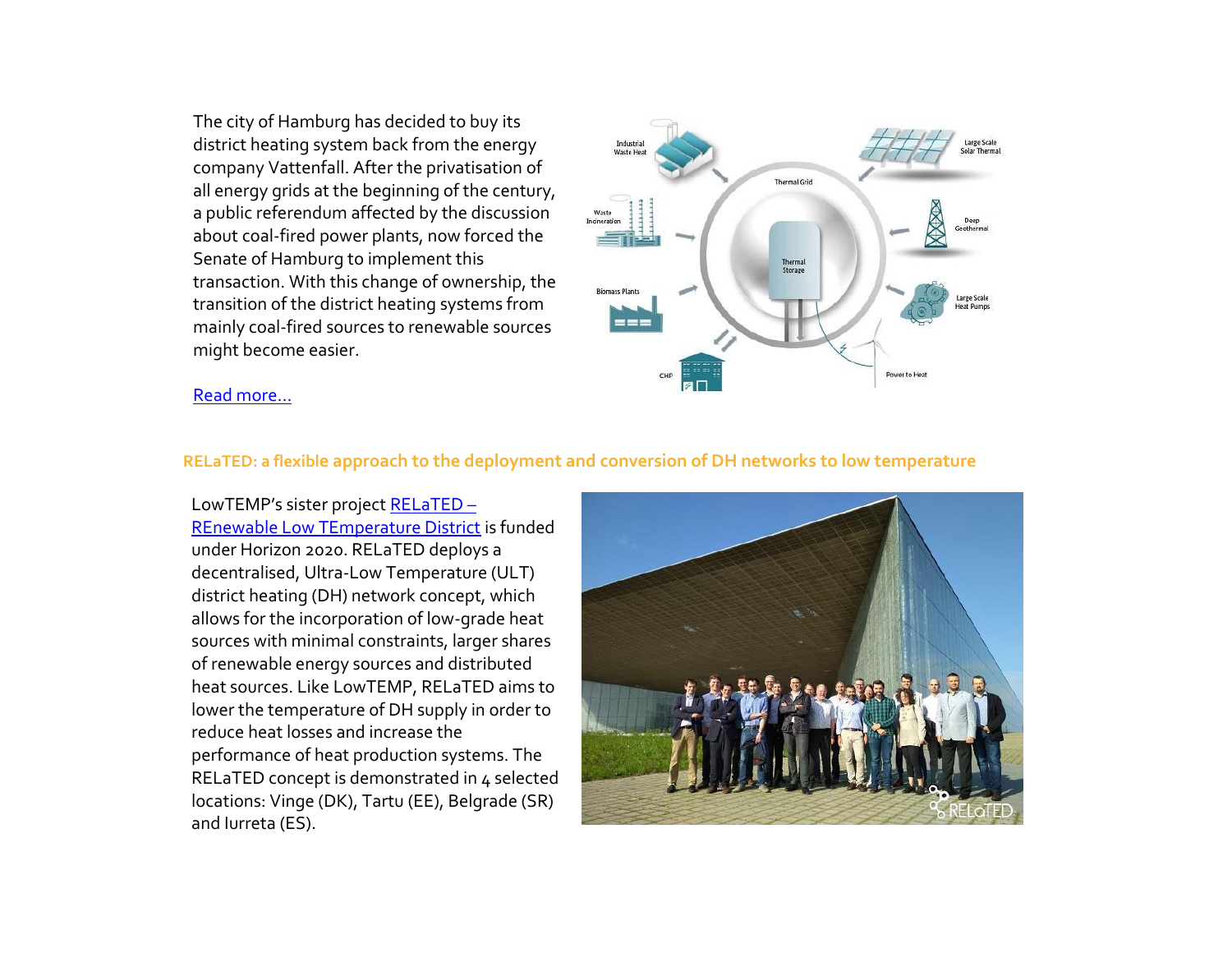#### [Read more...](http://www.lowtemp.eu/news/related-a-flexible-approach-to-the-deployment-and-conversion-of-dh-networks-to-low-temperature/)

## **Upcoming events**

#### **IMP PAN Expert Seminar, 17. February 2019, Gdańsk, Poland**

- How to use the existing oversized heat infrastructure in the building after thermomodernization in order to increase the energy efficiency and decrease heat costs and emission?
- Presentation by Dr M. Dzierzgowski, Warsaw University of Technology

#### **IMP PAN Expert Seminar, 14. March 2019, Gdańsk, Poland**

- Living on Campus: BTB's low temperature district heating system with solar feed-in in Berlin-Adlershof
- Presentation by A. Reinholz, BTB Berlin

#### **LowTEMP Partner Meeting, 20.-22. March 2019, Klaipeda, Lithuania**

 Exchange on the already implemented and planned work of the LowTEMP project regarding the expansion of low temperature district heating (LTDH) approached in the Baltic Sea Region, as well as for capacity building in the partnership and the discussion of further planned pilot activities.

#### **Euroheat & Power Congress 2019, 06.-08. May 2019, Nantes, France**

 The Congress focuses on topics related to District Energy and provides a unique forum for discussing and enhancing knowledge on major issues of importance for European and Global District Energy sectors, including both technical and business approaches; from new developments in legislation, latest operational experiences, most recent technological developments, and fresh research results.

#### [Visit the website...](https://www.ehpcongress.org/)

#### **Conference of Environmental and Climate technologies (CONECT), 15.-17. May 2019, Riga, Latvia**

 CONECT conference is an annual conference held since 2008 and brings together scientists and researchers from different countries. Conference topics are e.g.: Heat and power generation, district heating and cooling, renewable energy sources, energy efficiency.